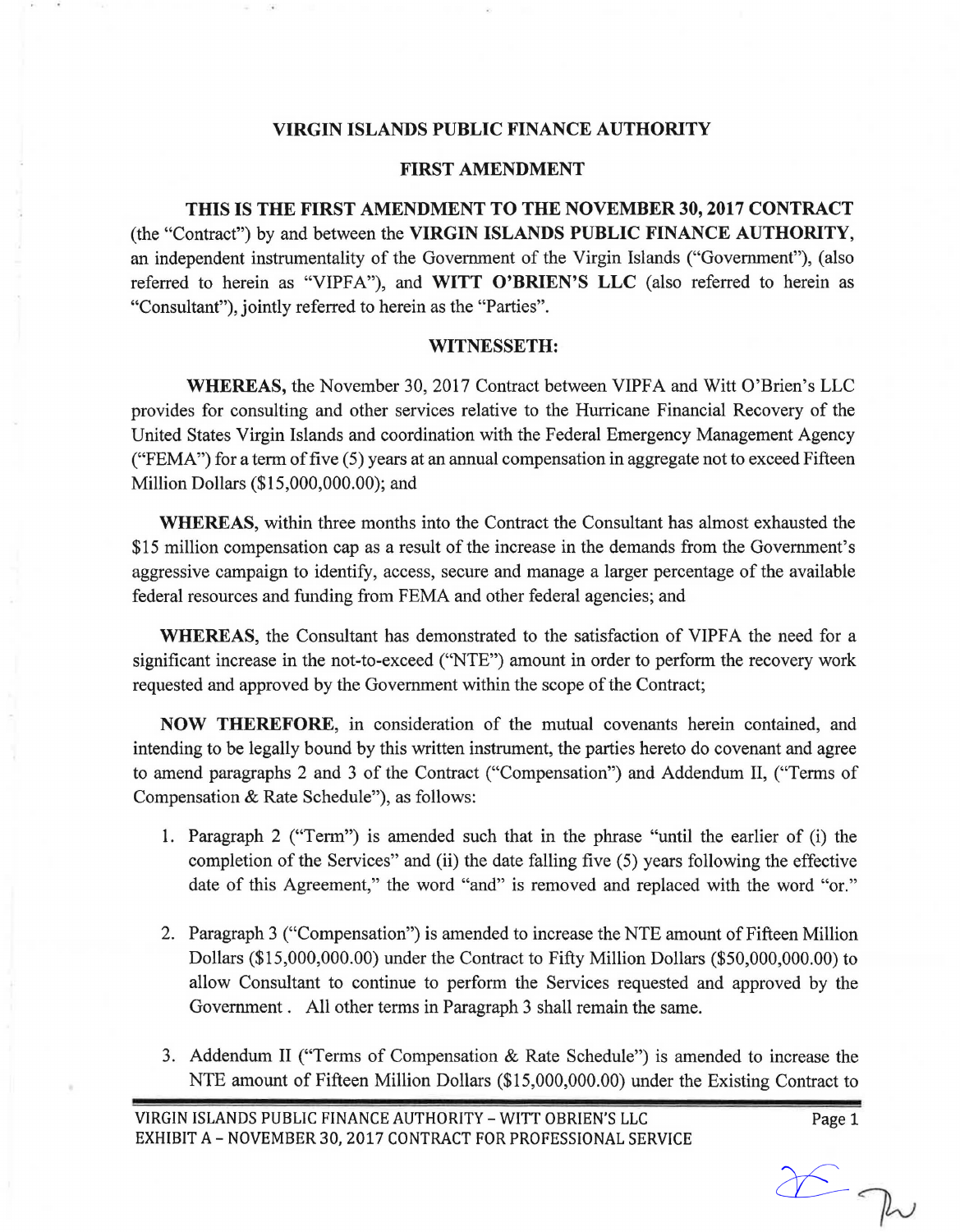Fifty Million Dollars (\$50,000,000.00) to allow Consultant to continue to perform the Services requested and approved by the Government. All other terms in Addendum II shall remain the same.

- 4. This First Amendment to the Contract shall be deemed effective as of November 30, 2017.
- 5. This First Amendment shall be attached to and made a part of the Contract as Exhibit A.

**[Remainder of page Intentionally blank; signature page follows]** 

VIRGIN ISLANDS PUBLIC FINANCE AUTHORITY - WITT OBRIEN'S LLC EXHIBIT A - NOVEMBER 30, 2017 CONTRACT FOR PROFESSIONAL SERVICE Page 2

 $\Sigma$  Tw